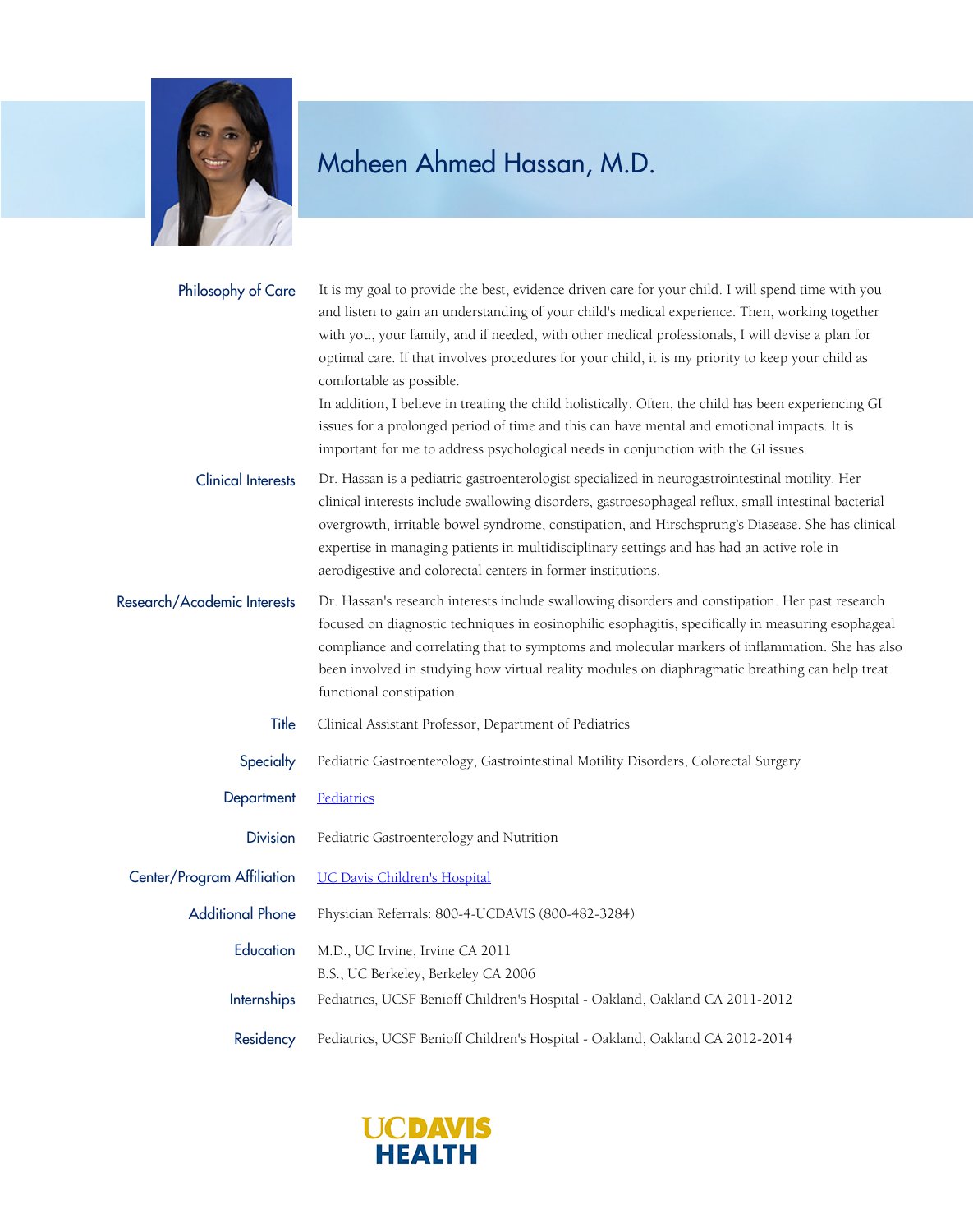

## Maheen Ahmed Hassan, M.D.

| <b>Fellowships</b>                | Pediatric Gastroenterology, UC San Diego, San Diego CA 2014-2017                                                                                                                                                                                                                                                                               |
|-----------------------------------|------------------------------------------------------------------------------------------------------------------------------------------------------------------------------------------------------------------------------------------------------------------------------------------------------------------------------------------------|
|                                   | Pediatric Neurogastrointestinal Motility, UC San Diego, San Diego CA 2017-2018                                                                                                                                                                                                                                                                 |
| <b>Board Certifications</b>       | American Board of Pediatrics                                                                                                                                                                                                                                                                                                                   |
|                                   | American Board of Pediatrics, Pediatric Gastroenterology                                                                                                                                                                                                                                                                                       |
| <b>Professional Memberships</b>   | North American Society for Pediatric Gastroenterology, Hepatology and Nutrition (NASPGHAN)                                                                                                                                                                                                                                                     |
| <b>Select Recent Publications</b> | Huang A, Hassan M, Yeh A, Wren A, Kerner J. Development of a novel virtual reality-based<br>diaphragmatic breathing intervention to treat pediatric functional constipation and pelvic floor<br>dysfunction. 6th World Congress of Pediatric Gastroenterology, Hepatology and Nutrition<br>(WCPGHAN 2020), Copenhagen, Denmark. 2020 June 3-6. |
|                                   | Peinado Fabregat M, Hassan M, Gardner R, Kapphahn K, Yeh A. Small Intestinal Bacterial<br>Overgrowth in Children: A retrospective study. Poster. Pediatric Academic Societies Conference.                                                                                                                                                      |

Martin M, Holmes S, Sim J, Hassan M, Mathew R, Bensen R, Barakat M. Foregone Inclusion: Neonatal CMV Hepatitis and Cholestasis. Dig Dis Sci. 2019 Nov;64(11):3092-3095. doi:10.1007 /s10620-019-05691-7. PMID:31187327.

Williamson P, Dohil R, Hassan M, Newbury R, Mousa H, Aceves S. PAI-1 as an Epithelial Marker of Disease Severity in Pediatric Eosinophilic Esophagitis. Poster. North American Society for Pediatric Gastroenterology, Hepatology, and Nutrition (NASPGHAN), Chicago, IL. 2019 Oct 17- 19.

Hassan M, Aceves S, Dohil R, Gharibans A, Newbury R, Proudfoot J, Mousa H. Esophageal Compliance Quantifies Epithelial Remodeling in Pediatric Patients With Eosinophilic Esophagitis. J Pediatr Gastroenterol Nutr. 2019 Apr;68(4):559-565. doi:10.1097/MPG.0000000000002202. PMID:30418408.

Hassan M, Brigger M, Quizon A, Rao A, Mazzeo A, Bundogji N, Mousa, H. The Increasing Utility of



2020 May 2-5.